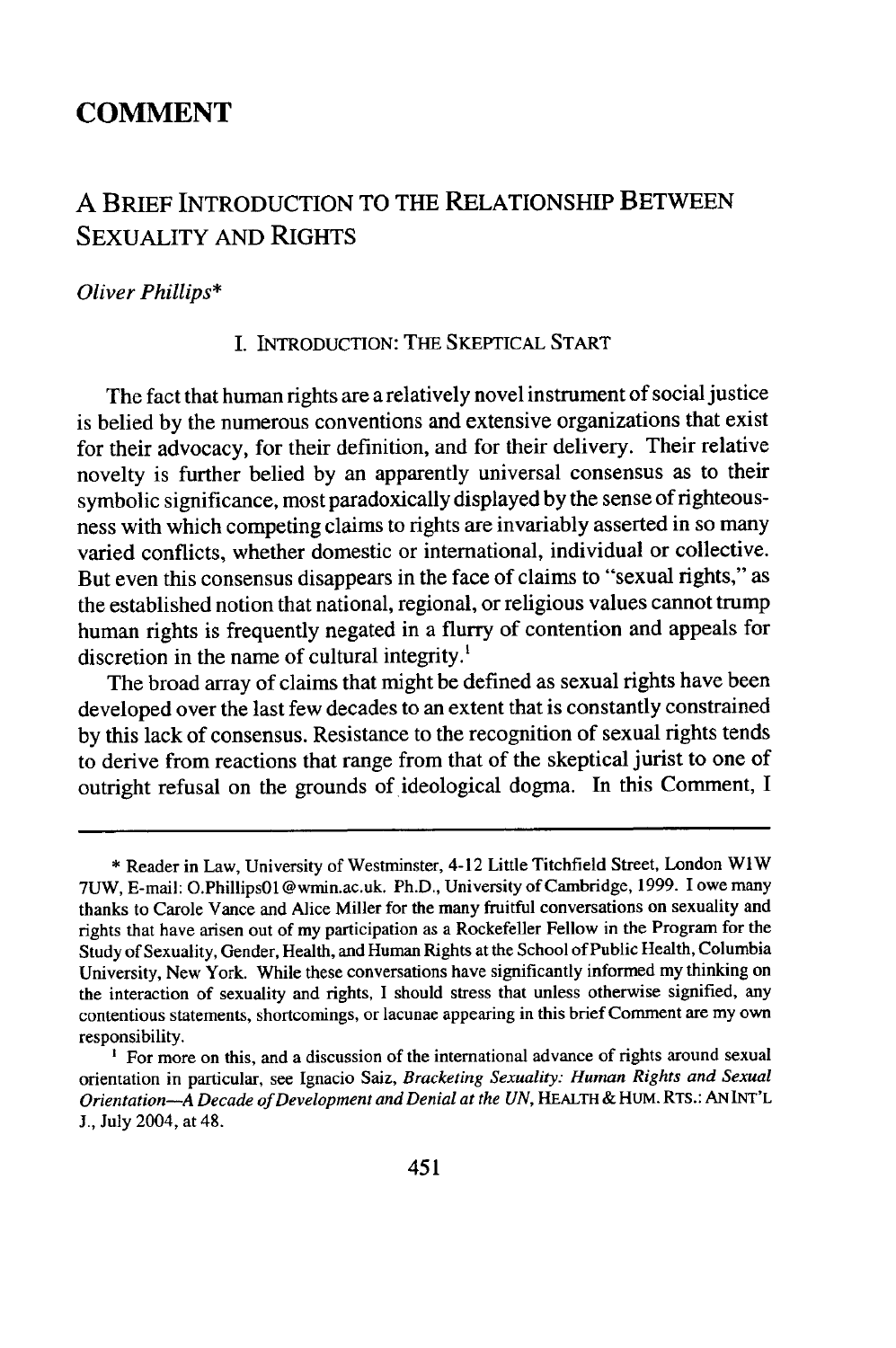intend to address the former of these reactions, **by** considering questions that I imagine gestating in the minds of those who have never directly encountered the need for sexual rights: What has sexuality got to do with rights? Do sexual rights really have a sound basis both in reality and in the jurisprudential abstract?

This critical interrogation is sometimes carried even further with the suggestion that making a claim for sexual rights trivializes and distracts from other "more fundamental" human rights claims. In the southern African context in which I work, while it is now less frequent for this claim to be made, ten years ago many southern Africans would plainly query why they should be worried about sexual rights when people might be jailed without due process, tortured whilst in custody, and on release deprived of the social and economic rights that would allow them to feed their families. Surely these are far more fundamental rights, than the frivolous right to exercise some sexual desire? Are sexual rights not simply a manifestation of bourgeois complacency? Do they not simply arise when we have already established other more fundamental rights and have the time and space that allows us the indulgence to think about them?

Fewer southern Africans now ask this question, partly because the heavy toll of HIV/AIDS has made the importance of sexual rights undeniable to so many ordinary southern Africans. But I would stress that this is not the only reason: while we need to recognize that sexual rights are a fundamental strategy for combating the spread of HIV/AIDS, that role cannot be the sole basis for their recognition. For sexual rights to be justiciable and transformative, they must be rationalized and reasoned for more rigorously than as an immediate response to this desperate disease. This process has been initiated to some extent by such rights-oriented organs as the Constitutional Court of South Africa, $2$  who treat their new constitution as an explicitly transformative (rather than simply remedial) document.3 Five out of the

<sup>2</sup> Information on the Constitutional Court of South Africa can be found at http://www. concourt.gov.za.

<sup>&</sup>lt;sup>3</sup> For example, petitioners to the Constitutional Court have successfully relied on the socioeconomic rights articulated in the Constitution to oblige the government to deliver policies on housing and healthcare guaranteeing far more extensive provisions than those initially proposed by the government. *See* Gov't of Rep. of S. Afr. v. Grootboom, 2001 (1) SALR 46 (CC) (holding that the government had an obligation to make housing more available); Minister of Health v. Treatment Action Campaign (No. 2), 2002 (5) SALR 721 (CC) (providing an obligation on the government to take additional steps to combat mother-to-child transimission of HIV); *see also* Oliver Phillips, *(Dis)Continuities of Custom in Zimbabwe and South Africa:*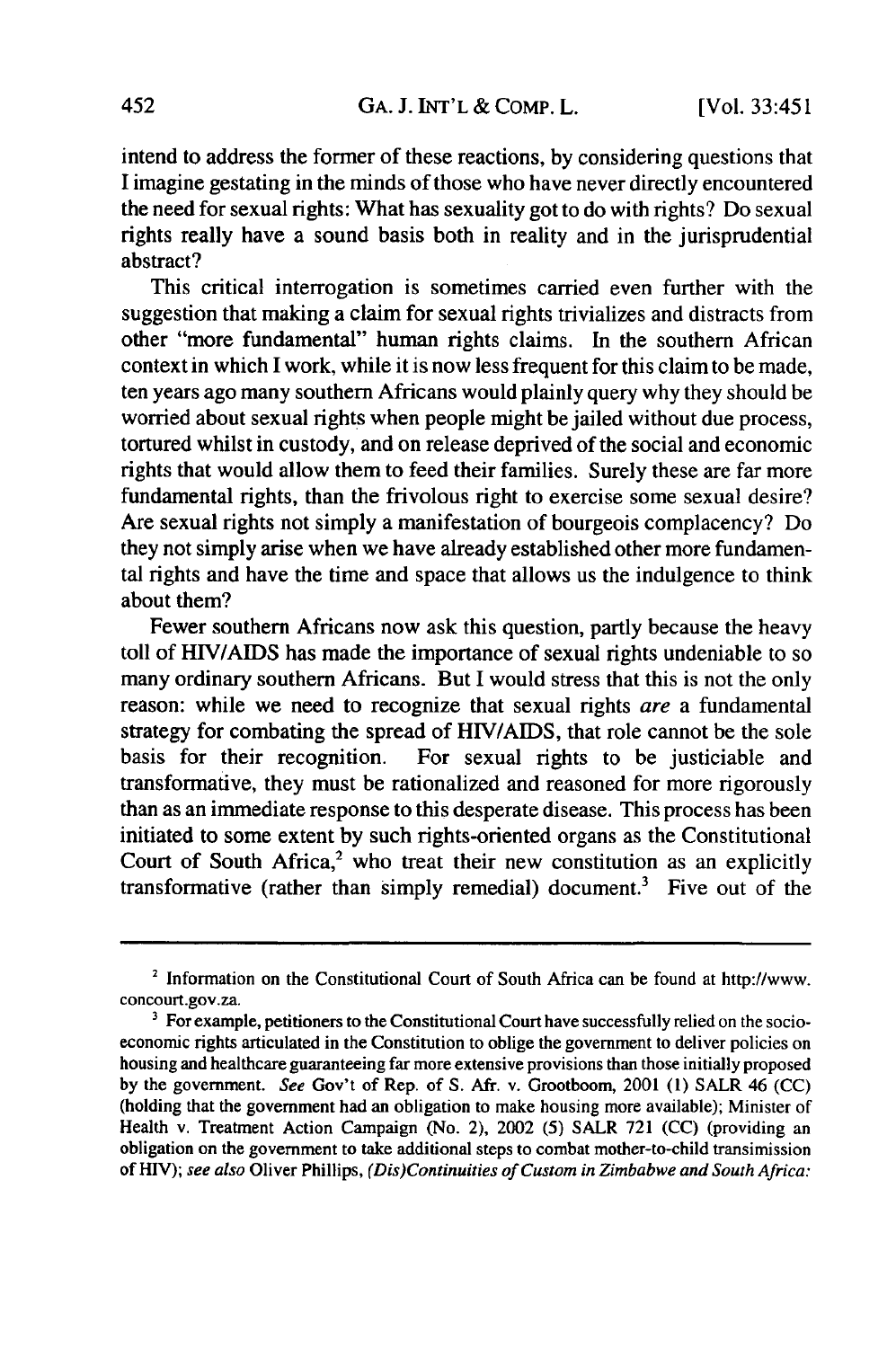sixteen prohibited grounds of discrimination relate to gender and sexuality,<sup>4</sup> and there are as many references to social and economic rights as there are to civil and political.<sup>5</sup> This proactive and inclusive approach gives the constitution the potential to be an "enabling tool" through which social transformation becomes possible given the right political context.<sup>6</sup> But here too there are disputed limits regarding the extent to which rights may be associated with sexuality, particularly where conformity to normative ideals is in question.<sup>7</sup>

This Comment is therefore a brief attempt to address these fundamental questions of how sex fits with human rights and to clarify the reason for the fast-growing claims and increasing recognition of sexual rights as a field of advocacy, academic research, and contested practical application. I focus on providing a conceptual understanding of the importance of sexual rights, rather than a detailed account of specific interpretations of treaty provisions, landmark court rulings, specific applications, or UN Human Rights Committee reviews.' **My** aim is to outline some of the needs that exist and to provide some realization of how these needs should become established as rights.

**<sup>6</sup>**For a discussion of the South African Constitution's role as an "enabling tool," see Mikki van **Zyl,** *Escaping Heteronormative Bondage: Sexuality in Sexual Citizenship, in* (UN)THINKING CITIZENSHI: FEMINIST **DEBATES IN** CONTEMPORARY SOUTH AFRICA, 149 (Amanda Gouws ed., 2005). For a consideration of its limitations in this role, see Saras Jagwanth & Christina Murray, *Ten Years of Transformation: How Has Gender Equality in South Africa Fared?,* 14 CAN. J. WOMEN & L. 255 (2002).

**7** The unanimous decision of the South African Constitutional Court in S v. Jordan, 2002(6) SALR 642 (CC), was that the criminalisation of sex work was consistent with the constitution and that its decriminalization was a matter for the legislature. The limits of the Court's association of rights and sexuality had clearly been reached as this represented an approach of unprecedented caution and jurisdictional restraint. For more on this approach, see Phillips, *supra* note 3, at 82, 97-99.

<sup>8</sup> For an excellent review and analysis of the reporting of rights in relation to sexuality, see Cynthia Rothschild, *Not YourAverage Sex Story: Critical Issues in Recent Reporting on Human Rights and Sexuality,* HEALTH& HuM. RTs.: AN INT'L J., July 2004, at 165.

*The Implications for Gendered and Sexual Rights,* HEALTH & HUM. RTs.: ANINT'LJ., July 2004, at 82 (providing further discussion of constitutions as transformative versus remedial documents).

**<sup>&#</sup>x27;** The "Equality Clause" prohibits discrimination "on one or more grounds, including race, gender, sex, pregnancy, marital status, ethnic or social origin, colour, sexual orientation, age, disability, religion, conscience, belief, culture, language and birth." S. AFR. CONST. ch. 2, § 9(3).

<sup>&</sup>lt;sup>5</sup> Among other rights, Chapter 2 of the Constitution guarantees the provision of adequate housing (§ 26); health care, food, water, and social security (§ 27); and both basic and further education (§ 29). S. AFR. CONST. ch. 2.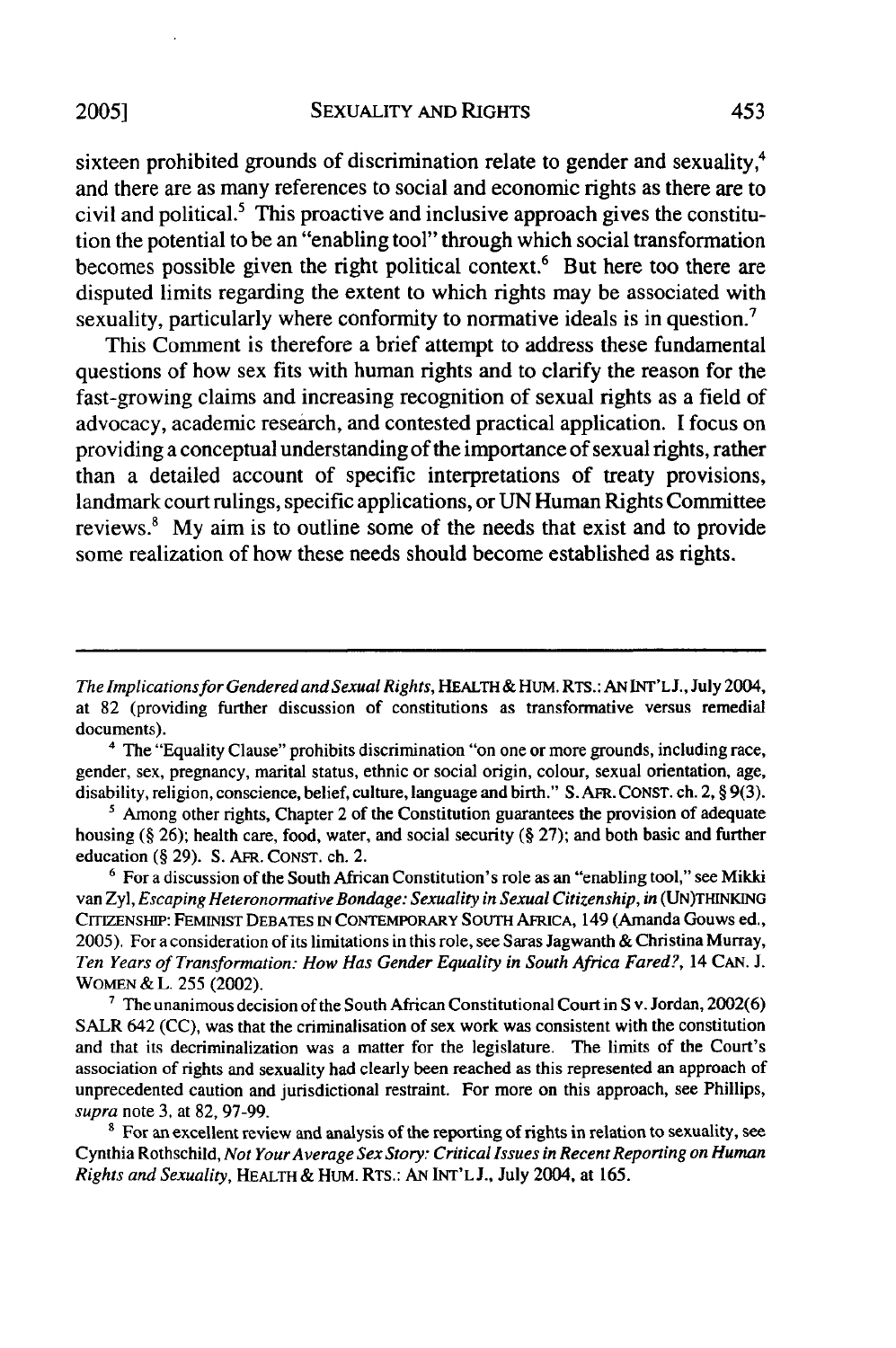#### HI. PRIVATE SEX AS A PUBLIC CONCERN

Feminist theory and psychoanalysis have both marked sexuality as one of the sites at which we might start to understand the politics of intimacy and desire. This is important because it is a pivotal arena for the intersection of public structures and private lives. It is this public/private divide that makes sexual rights so important and at the same time, so contentious and difficult.

It is useful to start by considering how sex is private or public. Do we want the state in our bedrooms or not? It might be claimed that asserting a sexual right is inviting the state into our beds, thus courting interference in something that should be private and personal. Sex is generally a manifestation of a most private act, an expression of deeply personal intimacy: yet it is also universally subject to extraordinary levels of formal regulation by the State and other public institutions, as it lies at the heart of what Foucault termed bio-power: the State's control over demographic developments and the bodies of citizens.<sup>9</sup> Notions of public health and public morality, not to mention assumptions of convention and rules of religion, resonate just as powerfully in relation to sex as do claims to privacy and freedom of association.

A simple illustration of this of most relevance to North America and Western Europe, but of variable relevance elsewhere, is the manner in which the process of "coming out," leaving the secrecy of the "closet" and publicly expressing "gay pride," explicitly challenges the assumed universalism of hetero-normativity. This process challenges the assumptions that everyone is heterosexual and that the world should expect that everyone will be heterosexual. Coming out is seen as a strategy to gay liberation, primarily because as an act of self-disclosure, it is an act of agency that preempts the vulnerability that comes with being exposed by another. The person coming out exercises some choice over how and where she/he does so. Coming out implicitly delivers greater control over when, how, and to what extent hetero-normative public

**<sup>9</sup>** Foucault suggests that the imposition of an "anatamo-politics" of the individual body (health and hygiene, work, efficiency, morality, productivity) as well as "bio-power," the demographic regulation of the social body (registration of births, marriages, deaths, and the development of total institutions such as schools, prisons, hostels, etc.), are significant in that they supply the "normalizing judgment" which produces self-disciplined "obedient subjects," MICHEL FOUCAULT, THE HISTORY OF SEXUALITY: AN INTRODUCTION 139-41 (Robert Hurley trans., Penguin Books 1978), by instilling "habits, rules, orders, and authority that is exercised continually around him and upon him and which he must allow to function automatically in him," MICHEL **FOUCAULT,** DISCIPLINE **AND PUNISH:** THE BIRTH OF THE PRISON 128 (Alan Sheridan trans., Penguin Books 1979) (1977).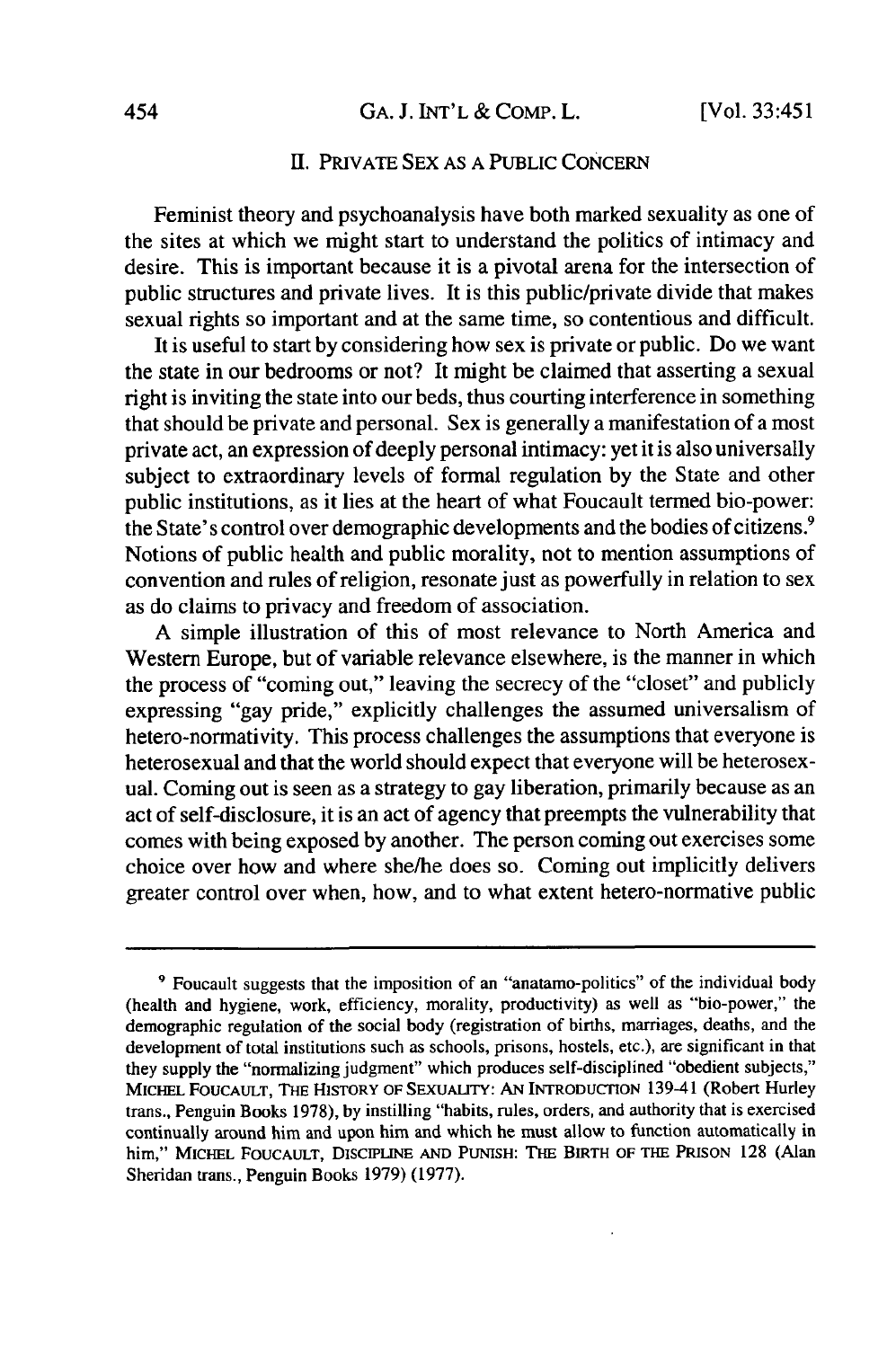**2005]**

structures might intrude in a same-sex relationship. Naturally, it can only provide this control in a social context in which there is already some sense of community from which she/he can draw a measure of social capital and in which she/he can find protection. There is no point in coming out if she/he will be the only person to do so, as such notable isolation simply increases levels of vulnerability.

The more general point is that one's ability to resist the intrusion of public structures in one's intimate life, one's ability to assert one's own desire or, alternatively (but perhaps more importantly), to reject an uninvited proposition, and one's ability to express consent to a sexual act, are crude but effective measures of social power. The ability to exercise these measures of social power places sex and pleasure at the heart of so much political struggle, whether articulated in terms of class, race, or gender. This struggle has been disturbingly highlighted by failed attempts in southern Africa to prevent the transmission of HIV/AIDS as women's disproportionate vulnerability to infection is mapped with increasing frequency as deriving from their lack of broader social power.<sup>10</sup> Specifically, it is clear that marriage provides no reduction of risk but frequently heightens women's vulnerability on account of their relative lack of power (whether economic or sexual) in a highly gendered social order.<sup>11</sup> Just as one's ability to negotiate safe sex depends on access to power within a relationship, so the capacity to fulfill desires, experience sexual pleasure, resist unwanted pressure, avoid obligation, and refuse uninvited sexual advances are all mediated by our access to power in broader social relationships.

## I1. THE **SIGNIFICANCE OF** SEXUAL VIOLENCE

Clear illustrations of the way in which sexual relations are symbolic of broader social relations abound, but one place that they are most explicitly visible is in the narratives of colonial conquest and their resonance in the national imaginations of post-colonial states today. While many of the historical examples of this phenomenon are well known, Afghanistan and Iraq provide us with more recent instances of pertinence. The explicitly sexual nature of the mistreatment of inmates at Abu Ghraib prison in Baghdad is a

<sup>&</sup>lt;sup>10</sup> *See, e.g., HIV/AIDS IN AFRICA: BEYOND EPIDEMIOLOGY (Ezekiel Kalipeni et al. eds.,* 2004). *" See generally* AIDS, SEXUALiTY AND GENDER IN AFRICA (Carolyn Baylies & Janet Bujra,

eds., 2000).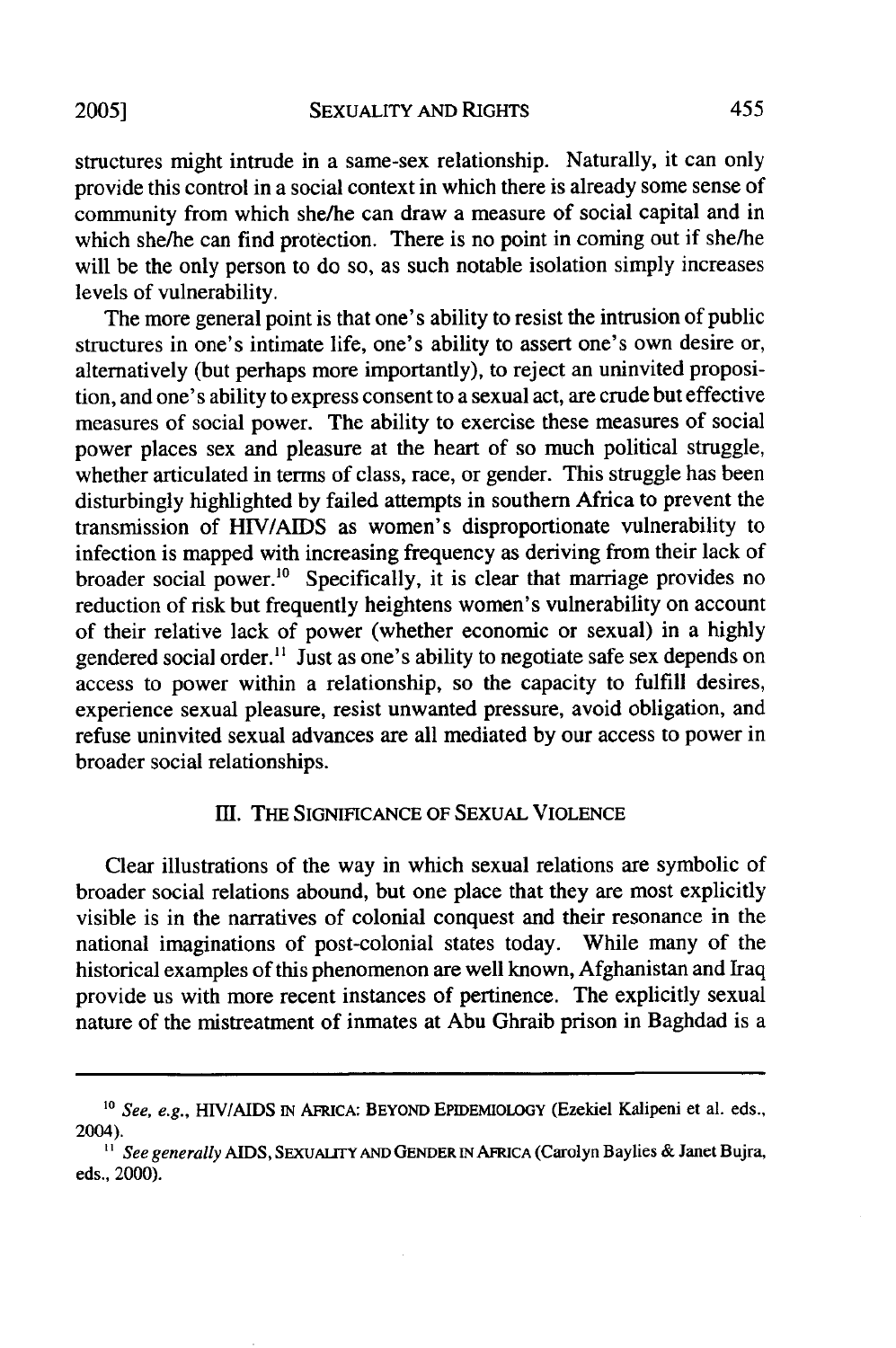good example, albeit an extreme one, of how sexual power closely reflects the power of broader social relations. Furthermore, the inclusion of British forces in the American-led coalition that deposed the Taliban in Afghanistan in 2002 is sure to have resurrected narratives of sexual conquest that resonate powerfully in the Afghan nationalist memory. When the British occupied Kabul between 1839 and 1841, their licentious treatment of Afghan women has been suggested to be one reason for the growth of a deep-seated hostility and resentment;<sup>12</sup> this was clearly manifested in 1842 in the Khyber Pass with the killing of the 4500 retreating British and Indian troops, and nearly all 12,000 women and children who made up their camp followers.<sup>13</sup> Later that year, British forces retaliated by razing Kabul's great bazaar and leaving thousands of Afghans dead.<sup>14</sup> Remembered in Britain as the "sacking of Kabul," this is memorialized in Afghanistan with a "bitterness and resentment of foreign influence that lasted well into the twentieth century and may have accounted for much of the backlash against the modernization attempts of later Afghan monarchs."<sup>15</sup> It is correct to ask whether, in over 200 years of repeated military occupation by the British, carried out in the name of bringing civilized government to the territories of Afghanistan and Iraq, the dynamics of sexual conquest remain the same, with men regarding women's bodies as the terrain through which colonial subjugation is practiced and resisted. It is equally important to recognize that this particular history of persistent military interference accompanied by sexual appropriation and humiliation is the context in which much of the Arab world will situate the widely publicized treatment of detainees at Abu Ghraib prison.

The narrative of such histories takes on a symbolic power of enormous significance. This power is illustrated by the claims made in 2003 by a large number of Kenyan women who had given birth to children of white fathers: in an attempt to sue the British Army for a considerable sum these women claimed that they were the victims of mass rape by British soldiers.<sup>16</sup> Further

*<sup>2</sup> See* Ronald Hyam, *Empire and Sexual Opportunity,* **J.** IMPERIAL& COMMONWEALTH HIS., Jan. 1986, at 34.

**<sup>&</sup>quot;3** *See* The First Afghan War: 1839-1842,http://www.indhistory.com/afghan-war-l.html (last visited Apr. 14, 2005).

<sup>&</sup>lt;sup>14</sup> Sally Ann Baynard, *The First Anglo-Afghan War*, *in Afghanistan*: A Country Study 29 (Richard F. Nyrop & Donald M. Seekins eds., 1986), http://www.gl.iit.edu/govdocs/afghanistan/ Afghanistan-Chapter l.pdf.

**<sup>15</sup>** *id.*

<sup>&</sup>lt;sup>16</sup> See, e.g., KENYA: Maasai Women to Sue British Army for Alleged Rape (Mar. 11, 2003), at http://www.irinnews.org/report.asp?ReportID=32757&SelectRegion=East\_Africa; Joyce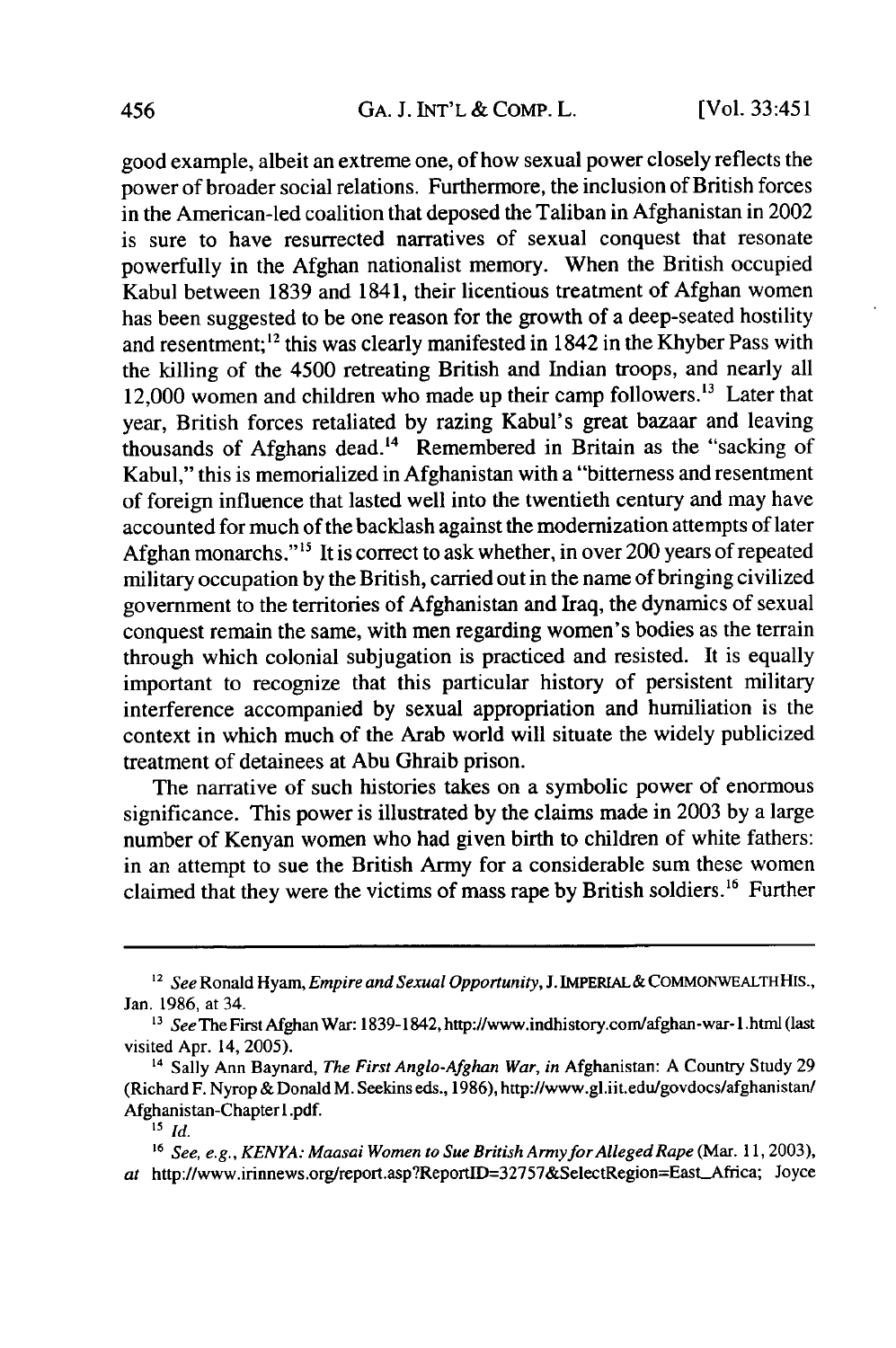investigation called into question many (but not all) of the allegations of rape,  $17$ however, what is important here is that the story took this shape. The story means that either the long history of violent male conquest continues unchanged or, at the very least, that the memory of similar historical acts is such a part of the post-colonial legacy that it can give a significant measure of credibility to fabricated but expensive claims.

The 1896 Ndebele rebellion in Southern Rhodesia and the 1906 Zulu rebellion also included explicit grievances about the British treatment of women.<sup>18</sup> Soon after these rebellions, in both Southern Rhodesia and Papua New Guinea, the British imposed the death penalty for the rape, or even the attempted rape, of a white woman by a black man; no protection was given to black women raped by white men.<sup>19</sup> Thus, the capacity to determine with whom one has sexual relations has long been a precise indicator of social power in that it reflects the extent of one's ability to lay claim to basic rights of privacy and freedom of association, not to mention the protection of bodily integrity or autonomy, and the possibility of securing these through recourse to the law.

The above examples offer an indication of fairly predictable privileging of race and class in a colonial context. They are historical examples and they rely on fairly blatant examples of what are now widely accepted to be unjustifiable inequalities of treatment, primarily because they describe the differential regulation of sexual behaviour according to race or class, an approach that the international condemnation of apartheid highlighted as universally unaccept-

Mulama, *Tales of Rape, Sodomy by British Soldiers,* (July 15, 2003), *at* http:Ilwww. refusingtokill.net/rape/rightsKenya.htm; Jennifer Friedlin, *Kenyan Women to Sue British Army for Alleged Rapes* (Aug. 11, 2003), *at* http://www.awakenedwoman.com/kenyan-Jawsuit.htm. **'"** Andrew Harding, *UK Says Kenya Rape Reports "Fake",* BBC NEWS, *at* http://news.bbc.

co.uk/l/hi/world/africa/3140592.stm (last updated Sept. 25, 2003).

*<sup>&</sup>quot; See* Hyam, *supra* note 12, at 34.

*<sup>19</sup>See* John Pape, *Black and White: The 'Perils of Sex' in Colonial Zimbabwe,* 16 J. S. AFR. STUD. 699 (1990); *see also* Oliver Phillips, Sexual Offences in Zimbabwe: Fetishisms of Procreation, Perversion, and Individual Autonomy (1999) (unpublished Ph.D. dissertation, University of Cambridge) (on file with author).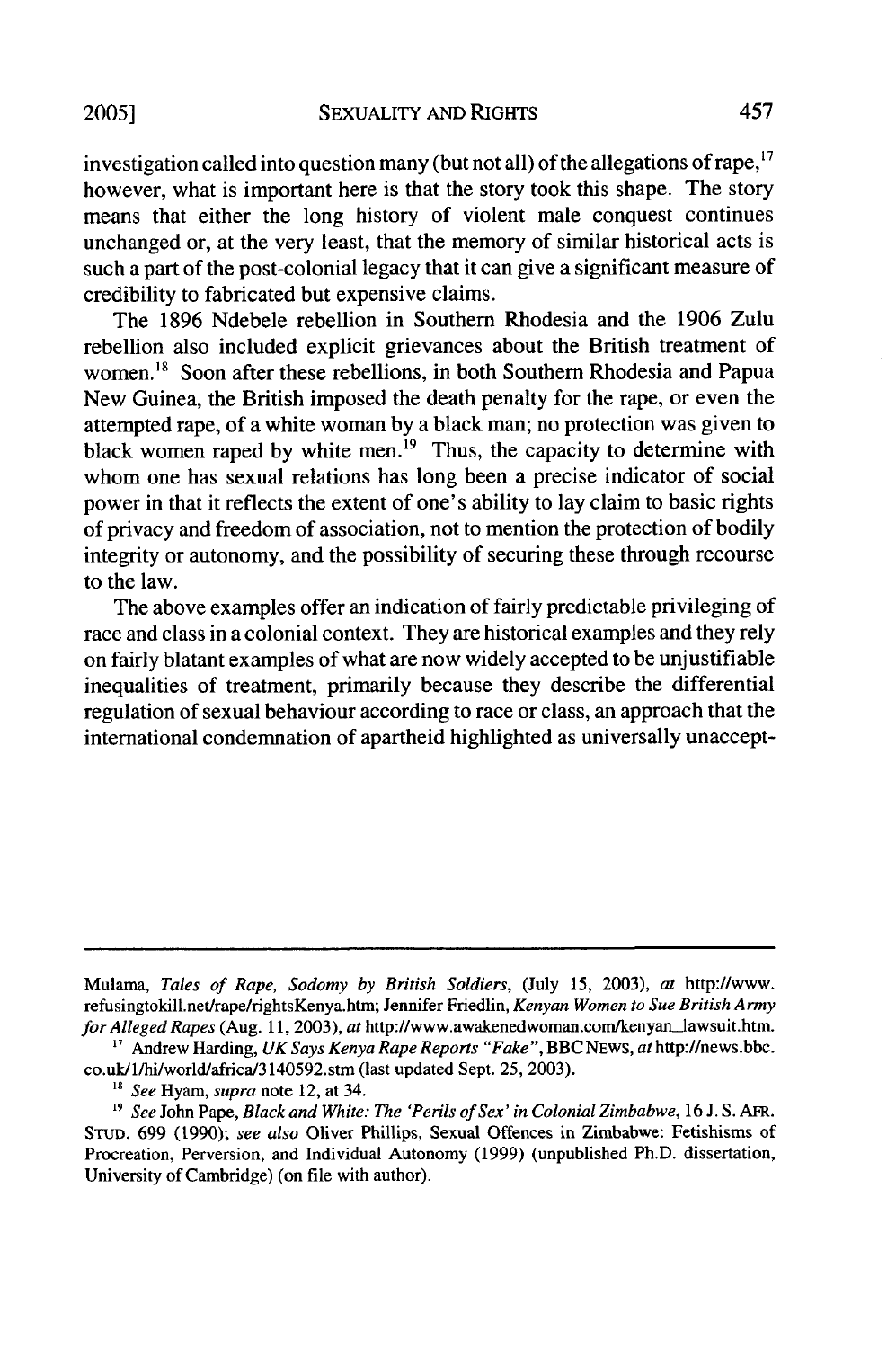able.20 However, many sexual rights are not so unambiguously presented as universally applicable.

The examples cited above also refer to sexual violence and this element of violence has served as a point of agreement across different cultures in an area fraught with disagreement. The Declaration on the Elimination of Violence Against Women, adopted in December 1993 by the UN General Assembly, emphasizes that the various forms of violence against women occur in the family and in the community, and can be perpetrated or condoned by the State; it also affirms that violence against women "constitutes a violation of the rights and fundamental freedoms of women."<sup>21</sup> It specifically addresses "physical, *sexual*, and psychological" violence in public and private life<sup>22</sup> and reflects a consensus that sexual violence should be abhorred. It is arguable that there is international recognition that it is impossible to justify the infliction of sexual violence. This is evidenced by the fact that even where there is a report of its perpetration by state-sanctioned militia (such as in the former Yugoslavia or in present-day Zimbabwe), there is an official attempt on the part of the state to deny or be distanced from it. However, even this approach towards sexual violence is only a very recent consensus, and, as will be seen, the premise of protection is a difficult foundation for the promotion of further rights implying equality and agency.

A cursory glance at the development of domestic regimes of law and the definition of the crime of rape in many cultures around the world, including the Roman law that yields such a historical influence over Anglo-American and European law, indicates that only recently has the law against rape become preoccupied with protecting bodily integrity. Historically, the Roman law on

<sup>20 &</sup>quot;States ... condemn racial segregation and *apartheid* and undertake to prevent, prohibit and eradicate all practices of this **nature...."** International Convention on the Suppression and Punishment of the Crime *of Apartheid, openedforsignature* Nov. 30, 1973, 1015 U.N.T.S. 243, 244 (hereinafter Apartheid Convention]. Recognizing that the Apartheid Convention was never ratified by major powers such as the United States, Great Britain, France, Canada, and Japan, and that the Convention has thirty-one signatories and 101 parties, Apartheid Convention, Status of Ratifications, Reservations and Declarations, http://www.unhchr.ch/html/menu3/b/treaty8\_ asp.htm (last visited Apr. 25, 2005), it is nevertheless arguable that its lack of status in international law does not match the significant consensus reflected in its content. The condemnation of apartheid is exemplified in the historic isolation of the pre-1994 apartheid South Africa and the consequent reentry of the post-1994 democratic South Africa into international organizations and communities.

<sup>21</sup> Declaration on the Elimination of Violence Against Women, G.A. Res. 481104, U.N. GAOR, 48th Sess. at 1, U.N. Doc. A/RES/48/104 (1993).

*<sup>22</sup> Id.* art. 1 (emphasis added).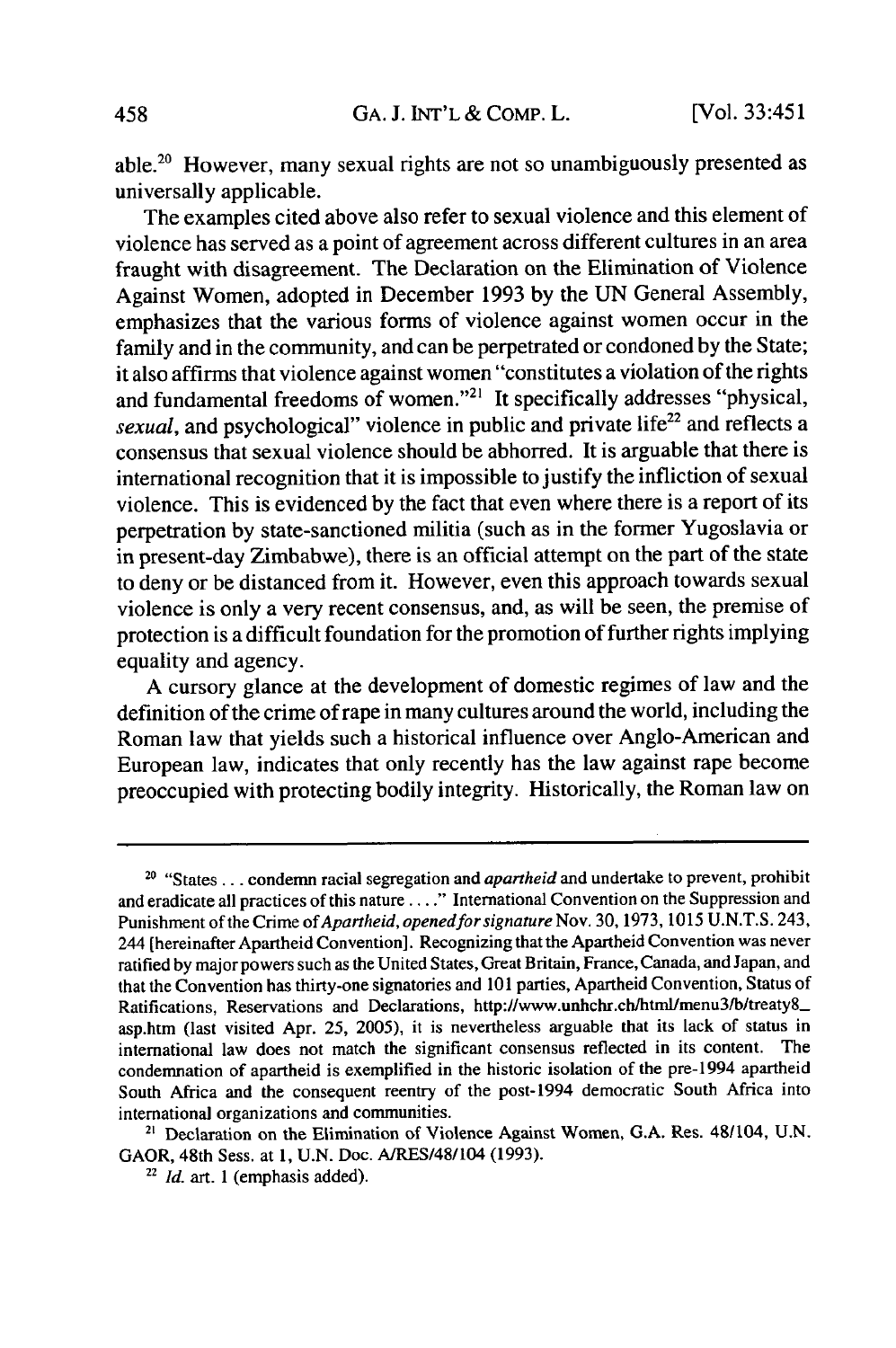rape was closely related to the law against abduction. The legacy of this relationship is that many subsequent legal regimes were primarily concerned with protecting a woman as the property of a man. Until recently, the legal definition of rape was limited to forcible penetration of the vagina with a penis-in many countries this is still the case. At earlier stages, there was frequently a requirement of ejaculation. In many legal regimes, a husband could rape his wife with impunity. Considered together, all these factors can lead to no other conclusion than that the primary objective of the law was to protect a man's exclusive access to his wife's reproductive system. Only in the last twenty to thirty years has widespread reform of the laws against rape in many jurisdictions placed the protection of a person's bodily integrity and sexual autonomy at the centre of a rape complaint.<sup>23</sup> This recent development provides an indication of just how young and underdeveloped the notion of rights relating to sexual behavior and the concept of sexual autonomy might be.

### TV. A CRITICAL LOOK AT SEXUAL HARM AND REPRODUCTIVE RIGHTS

The current incontestability of a woman's right to protection from sexual harm is a testament to the effectiveness of feminist campaigning, as women from North and South have highlighted the need for state engagement in protecting women from sexual abuse. Although the terms "sexual" or "reproductive" rights may be traced to movements that initially surfaced in North America and Europe, similar yet distinct movements on behalf of women's reproductive health and rights rapidly formed during the early to mid-1980s in Latin America, Asia, and Africa. This global movement was not only significant in developing the notion of sexual rights, but also impelled official recognition in the form of various statements concerning women's rights.<sup>24</sup>

<sup>&</sup>lt;sup>23</sup> For example, over the last five years, the laws defining sexual offenses in England and Wales have been reformed on the explicit premise of protecting the vulnerable while still recognizing the need for autonomy. U.K. HOME OFFICE, SETTINGTHE BOUNDARIES: REFORMING THE LAWON SEX OFFENCES  $\mathbb{H}$  0.6-0.7, at iv (2000), *available at* http://www.homeoffice.gov.uk/ docs/vol1main.pdf. As a result, rape is now defined as the non-consensual penile penetration of vagina, anus, or mouth (of either a man or a woman), while other definitions of serious sexual assault are completely non-gender-specific. Sexual Offences Act, 2003, c. 42 § 1 (Eng.).

**<sup>24</sup>**In 1994, a UN Special Rapporteur on Violence Against Women was appointed. *See* Special Rapporteur on Violence Against Women, Its Causes and Consequences, http:/www. ohchr.org/english/issues/women/rapporteur/ (last visited Mar. 5, 2005). Also in 1994, the Program of Action produced by the UN-sponsored International Conference on Population and Development in Cairo explicitly affirmed that "[r]eproductive health therefore implies that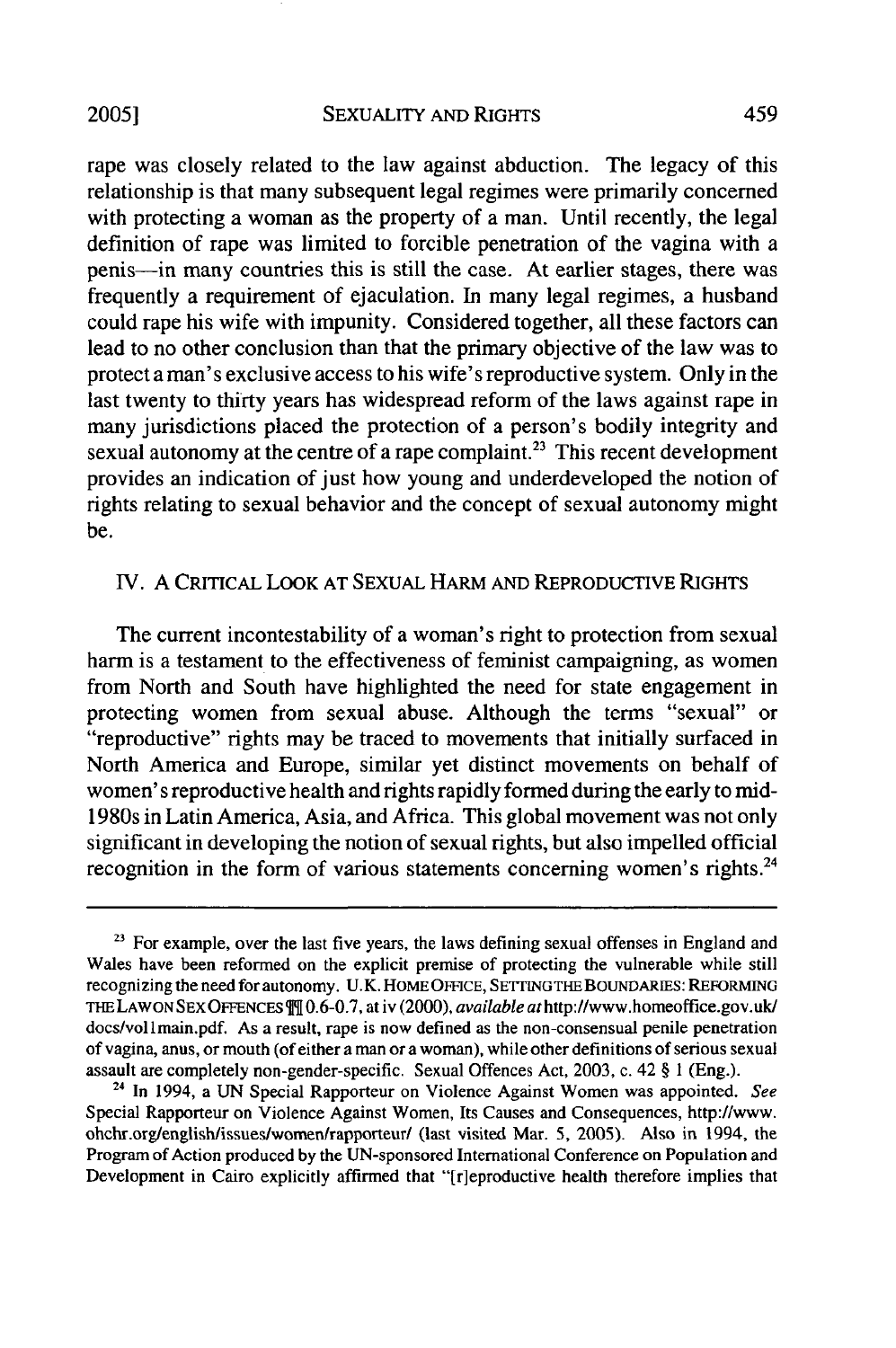Coalitions among women and across the divides of North and South, East and West, were formed to produce constructive results at the key moments of the 1993 World Conference on Human Rights in Vienna,<sup>25</sup> the 1994 International Conference on Population and Development (ICPD) in Cairo,<sup>26</sup> and the 1995 Fourth World Conference on Women (FWCW) in Beijing.<sup>27</sup> The success of the negotiations around different women's needs and in the face of strong opposition from fundamentalist religious groups (whether Christian, Islamic, or others) led to the term of most productive currency being that of "reproductive rights."

Paradoxically, the commitment signified through these conventions has resulted in little effective action to transform the broader social context that obstructs reproductive rights and engenders sexual harm.<sup>28</sup> Sexual rights have found considerable purchase when rooted in the incontestability of the need for protection from sexual harm. Consequently, connections between reproductive health and human rights have been developed with some considerable success. But as Alice Miller cautions, women's rights, and sexual rights more broadly, have also been constrained by their reliance on notions of sexual harm and reproductive health as the inherent demand for protection of women exists in

people are able to have a satisfying and safe sex life;" the Program went further in recognizing that reproductive health care "includes sexual health, the purpose of which is the enhancement of life and personal relations, and not merely counselling and care related to reproduction and sexually transmitted diseases." Programme of Action of the UN ICPD, Ch. VII: Reproductive Rights and Reproductive Health, Basis for Action, 7.2, http://www.iisd.ca/Cairo/program/ p07002.html (last visited Mar. 5, 2005).

For discussion of the engagement of sex worker rights organizations in the North and South, see GLOBAL SEX WORKERS: RIGHTS, RESISTANCE, AND REDEFINITION 167-225 (Kamala Kempadoo & Jo Doezema eds., 1998).

For the suggestion that the increasingly global association of women's organizations fueled the possibility of UN support, see Jutta M. Joachim, *Shaping the Human Rights Agenda: The Case of Violence Against Women, in* GENDER POLrTICs IN GLOBAL GOVERNANCE 143-60 (Elisabeth Prugl & Mary K. Meyer eds., 1999).

**<sup>25</sup>** UN Office of the High Commissioner for Human Rights, World Conference on Human Rights, http://www.unhchr.ch/html/menu5/wchr.htm (last visited Apr. 14, 2005).

**<sup>26</sup>**United Nations International Conference on Population and Development (ICPD), http:// www.iisd.ca/cairo.html (last visited Apr. 14, 2005).

**<sup>27</sup>**United Nations, The United Nations Fourth World Conference on Women, http://www.un. org/womenwatch/daw/beijing (last visited Apr. 14, 2005).

*<sup>28</sup>See* Alice Miller, *Sexuality, Violence Against Women, and Human Rights: Women Make* Demands *and Ladies Get Protection,* HEALTH **&** HuM. **RTS.: AN INT'LJ., July** 2004, at **16, 16-47** (providing an excellent analysis of the limitations of the "social harm" model as a platform for developing gendered and sexual rights).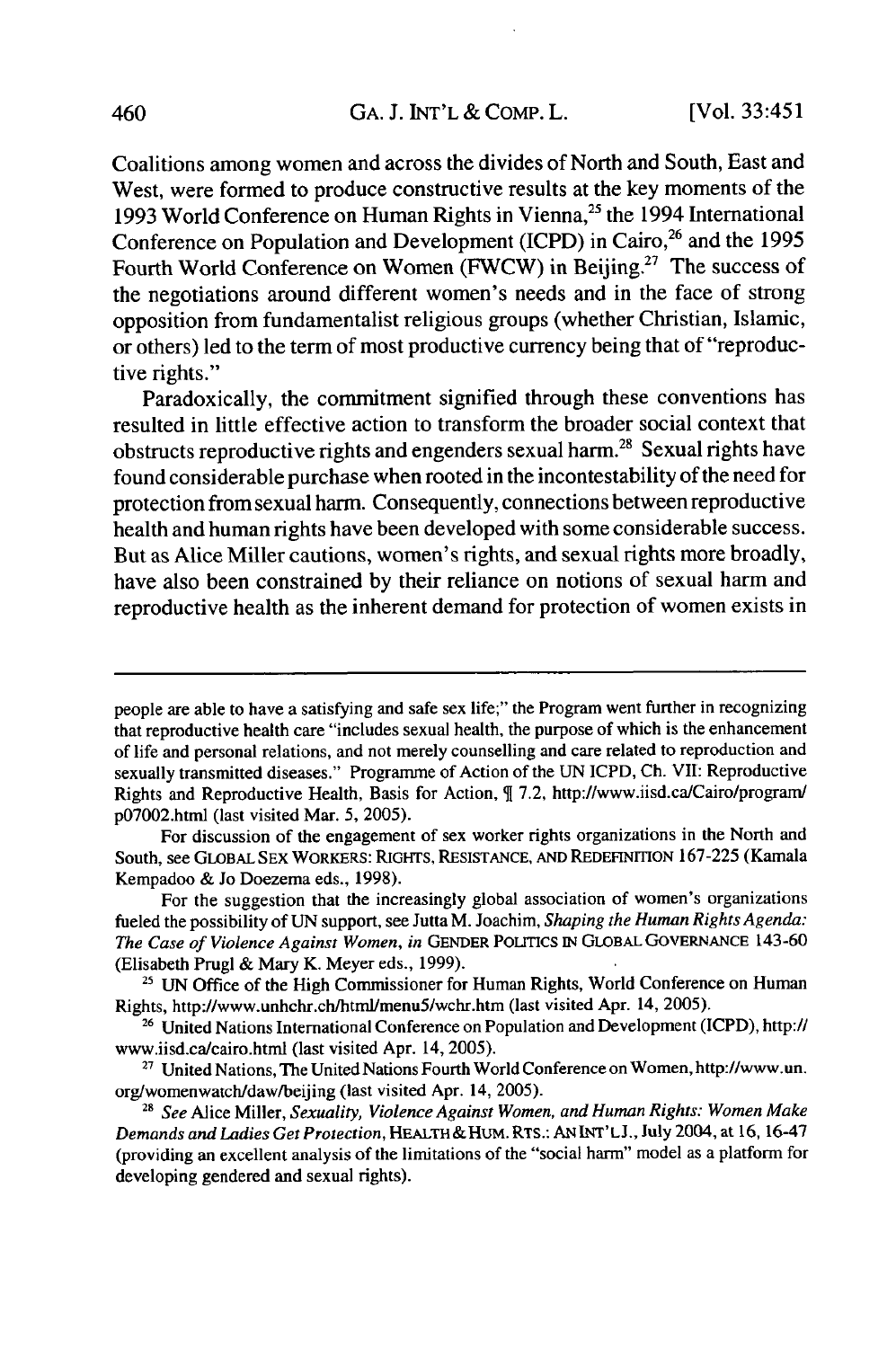tension with the need for promotion of women's rights.<sup>29</sup> A focus on harm can deflect from and frustrate the more fundamental goals of empowerment and agency that are required to transform the context in which harm occurs, as it "tends to reduce women to suffering bodies in need of protection by the law and the state, rather than as bodies and minds in need not only of protection, but participation and equality."<sup>30</sup> For Miller, this begs the question of whether rights serve as mere remedies, or whether they should be seen as potentially transformative, in tackling the broader relations of social and economic power that frame sexual politics.<sup>31</sup> The real provision of sexual rights (e.g., assuring a woman's ability to control her own reproductive life and the broader possibility that people might associate sex with pleasure rather than compulsion) clearly depends on challenging the conditions that facilitate exploitation (whether economic or other) and discrimination (racial, gendered, etc.) at a trans-national level. The current global context of human rights would suggest that we are only at the beginning of such an ambitious project.

## V. NON-REPRODUCTIVE SEX AND THE DIFFICULTIES OF NOT BEING CHASTE

It is undeniable that claims based on "reproductive rights" have enjoyed a measure of strategic success. This success is precisely the result of their not extending far into the terrain of this more ambitious project. Framing claims around sexuality as "reproductive rights" keeps the discussion primarily within the paradigm of the biological. While this approach has achieved some consensus around women's rights to control their own fertility, it also significantly limits the analysis to that of reproductive sex, excluding the (often more) contentious arena of non-reproductive sex. Moreover, by focusing on the biological, there is the possibility of eliding the fact that it is, in the end, the social and cultural construction and management of that biology that is at issue. A focus on reproductive rights tends to engage with only the more privileged (i.e., 'legitimized' procreative heterosexual relations) sections of the sexual hierarchies that Gayle Rubin noted were constituted through stereotype, law, and convention.<sup>32</sup> By marginalising that sex which is not

**<sup>29</sup>***Id.*

**<sup>30</sup>***Id.* at 25.

**<sup>31</sup>***See id.* at 27-3 1.

**<sup>32</sup>**Gayle Rubin, *Thinking Sex: Notes for a Radical Theory of the Politics of Sexuality, in* **PLEASURE AND DANGER: EXPLORING** FEMALE SEXUALITY 267-319 (Carole Vance, ed., 1984) (providing an early analysis of sexual stereotypes and their significance in determining levels of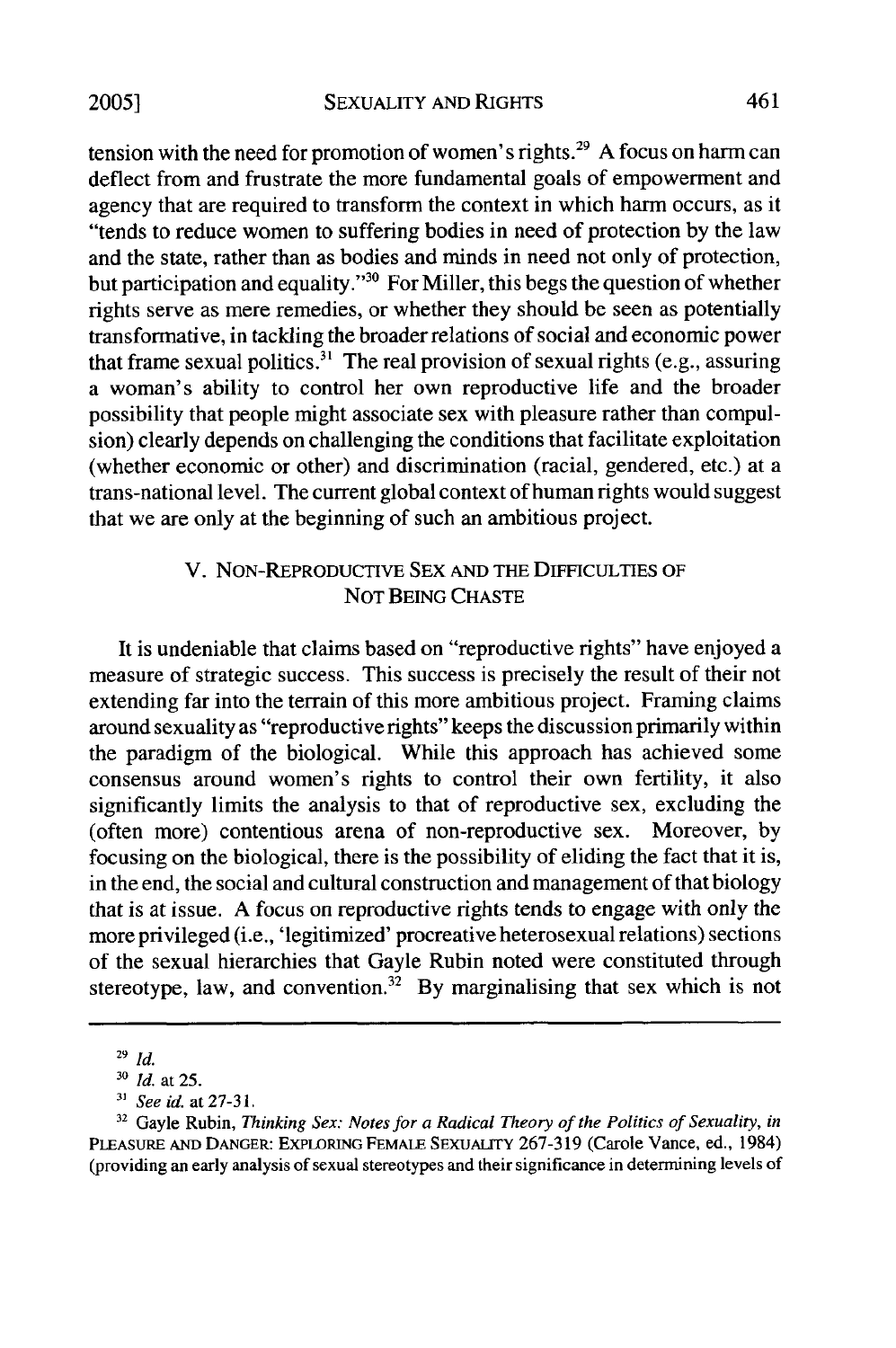reproductive, this approach successfully engages those (e.g., religious fundamentalists) who would rather not countenance discussion of ("illegitimate") sex as pleasure, and so presents a key method of building a broad-based consensus. But it simultaneously fails to address the rights of those whose sexual behavior does not fit within a reproductive paradigm, who do not fit the chaste model of the innocent victim, $3\overline{3}$  and who are often most vulnerable to sexual exploitation and discrimination.

There are two specific groups of people whose exclusion from this approach it is worth considering here: sex workers and people who identify as lesbian/gay/bisexual/transgender (l/g/b/t). The difficult task of addressing the broader context within which sexuality operates is clearly reflected in the struggles around the provisions pertaining to sex work in the UN Trafficking Protocol.<sup>34</sup> Both feminist lobbyists and state delegates were divided over the issue of whether prostitution could be seen as legitimate labor (in which case sex workers would have access to rights protecting their working conditions and their migration for work would be subject to the same protections and restrictions as any other form of labor) or whether prostitution should be seen through the model of sexual harm as an inevitable violation of women's human rights (in which case, sex workers could not represent themselves as legitimate workers in need of protection, but rather would be represented by others as "fallen" or exploited women in need of rescue).<sup>35</sup> The pivotal concept around which these two competing definitions battled, was that of "consent," an issue whose determination relies on distinguishing those economic and social contexts in which consent might be freely given from those where it is acquired through compulsion. A failure to resolve this difficult question and

<sup>34</sup> Protocol to Prevent, Suppress and Punish Trafficking in Persons, Especially Women and Children, Supplementing the United Nations Convention Against Transnational Organized Crime, *openedfor* signature Dec. 12,2000, G.A. Res. 55/25, U.N. GAOR, 55th Sess., Supp. No. 49, Annex 2, U.N. Doc. *A/45/49* (Vol. 1) (2001).

citizenship and status). The Rubin article laid much of the ground for subsequent work on sexuality.

<sup>&</sup>lt;sup>33</sup> Carole Vance and Alice Miller have written cogently on the difficulty of representing experienced sexual agents as requiring protection of their sexual rights, when the most successful claims of sexual rights invoke narratives of innocence and respectability in their representation of victimization. The danger of this model is that complying with this imperative of respectability will simply reinforce the hierarchies that are fundamental to so many forms of sexual exploitation. *See* Alice Miller & Carole Vance, *Sexuality, Human* Rights, *and Health,* HEALTH & HUM. RTs.: AN INT'L J., July 2004, at 11; Miller, *supra* note 28.

**<sup>&</sup>quot;** Jo Doezema, *Now You See Her, Now You Don't: Sex Workers at the UN Trafficking Protocol Negotiations,* Soc. & LEGAL STuD., Mar. 2005, at 61, 61-89.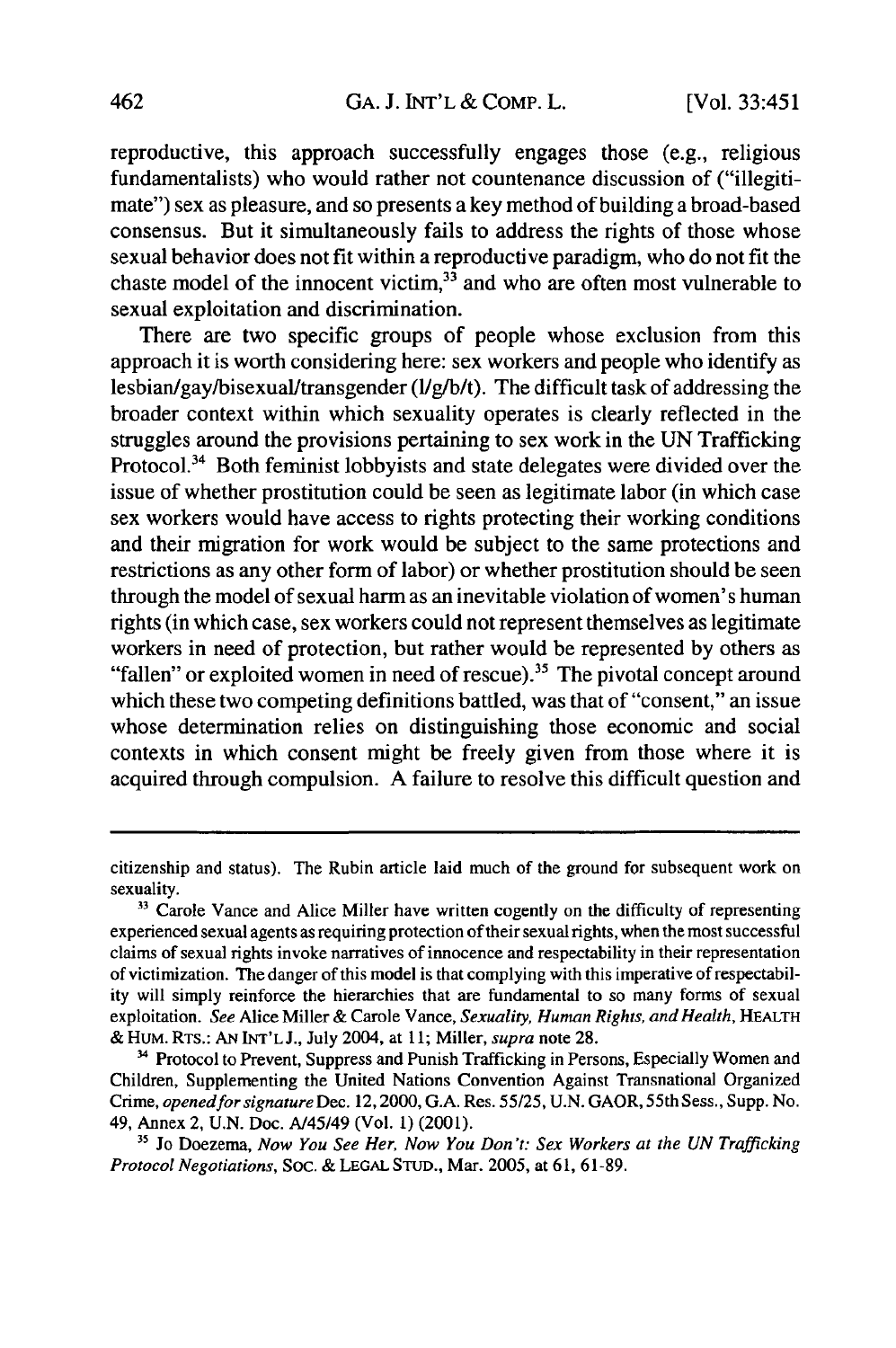focus on the broader issues of equity in international migration and conditions of labor is unsurprising when one considers that it demands that sex work be considered outside the realm of morality and away from the issues of monogamy, family, and women's chastity that so frequently frame its discussion. This inability to deal dispassionately with sexual behavior that is not chaste has led the Trafficking Protocols to become simply another tool in the apparatus of control that may be exercised over trafficked people, rather than an instrument that might serve to improve the conditions of their lives as migrant workers.<sup>36</sup>

This difficulty in affirming the rights of those who are sexually active but remain outside the legitimizing domain of heterosexual marriage is compounded by a further factor. A key tension in the relationship between sex and rights is that the regulation or acceptability of sexual behaviour and identity is culturally variable. The concept of sexual rights brings to center stage the tense relationship between claims to universality inherent in human rights and cultural relativism of expressions of intimacy, reproduction, gender relations, and identity that are so frequently central to national, religious, and moral discourses. Claims to traditional culture or religious values are the most frequent tools wielded in opposition to any development of l/g/b/t rights. While similar claims have been unequivocally rejected as a defense for other forms of discrimination, this does not appear to be so clearly the approach when it comes to issues of sexual orientation.

There are obvious problems in relying on terminology so associated with Anglo-American culture such as "lesbian" and "gay," but claims of cultural imperialism wear thin when local groups indigenous to so wide a variety of regions repeatedly lay claim to this identity in order to express their own particular sense of marginalization.<sup>37</sup> The challenge to "traditional culture" posed by rights of sexual orientation is rather argued to derive from the fundamental principles that underlie these claims and that are inherent in the broader implications of equity that adhere to sexual rights: principles of

<sup>36</sup> Vanessa Munro, *A Tale of Two Servitudes: Defining and Implementing a Domestic Response to Trafficking of Women for Prostitution in the UK and Australia, SOC.* & **LEGAL** STUD., Mar. 2005, at 91, 91-114.

**<sup>37</sup>** For more discussion on this point, see Oliver Phillips, *Constituting the Global Gay: Issues of Individual Subjectivity and Sexuality in Southern Africa, in* LAW **AND** SEXUALITY: THE GLoBAL **ARENA 17,** 17-34 (Carl Stychin & Didi Herman, eds., University of Minnesota Press 2001) (2000).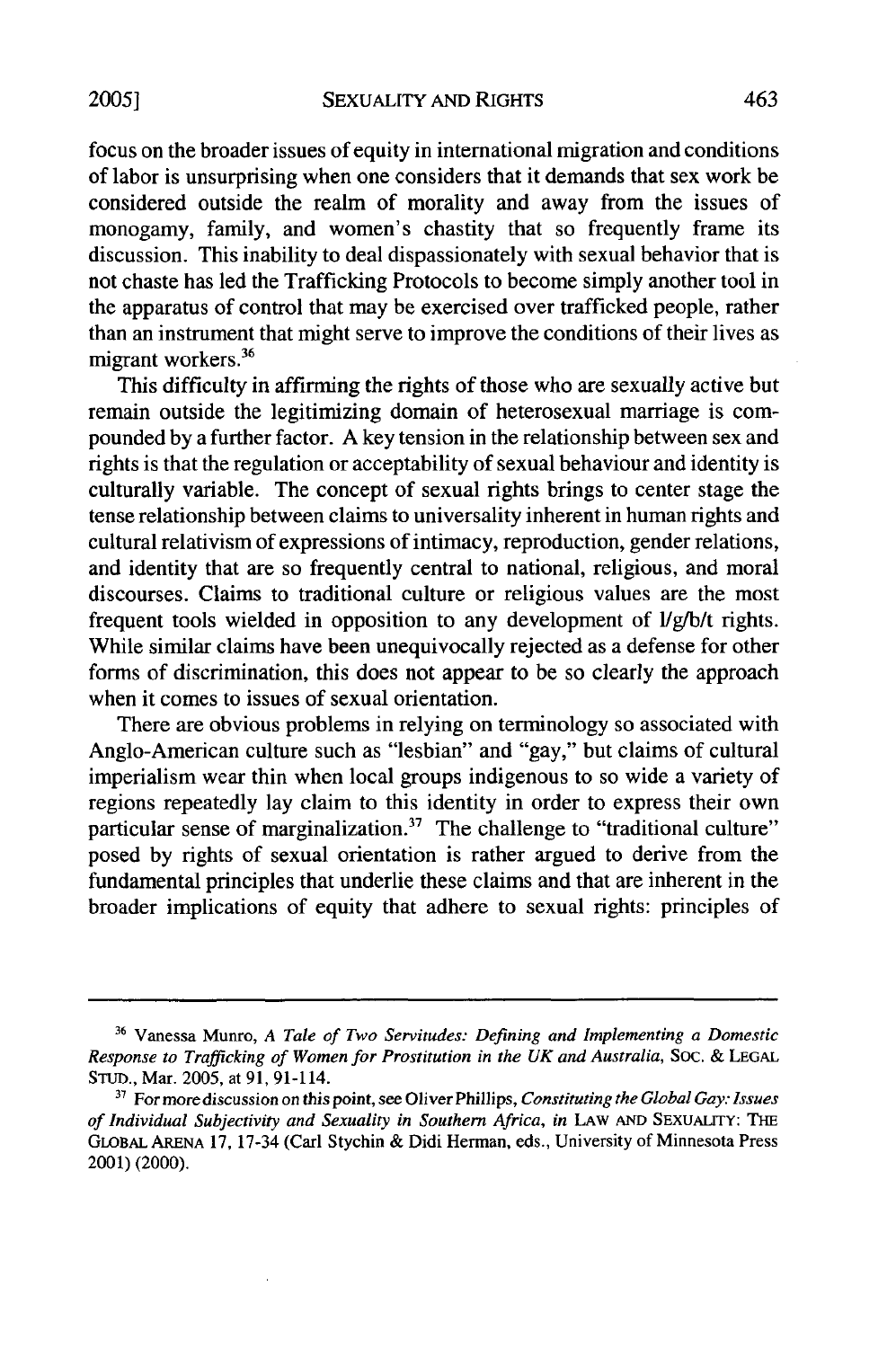autonomy, gender equality, bodily integrity, and respect for sexual and familial diversity.<sup>38</sup>

It is clear that issues of sexuality go to the heart of the position of women. Any discussion of sexual rights implicitly involves a consideration of the social position of women, as quite simply, the right to choose when, how, and with whom one has sex demands that women, as well as men, have independent control over their sexual lives. This may sound simple, but in fact, it makes sexual rights deeply contentious, as it inevitably challenges the fundamental structures that reproduce social power in general. In many cases, the debate around lesbian and gay rights is in fact a debate about the right of women to exercise control over their own sexuality independently of a man. This is a debate that gets invested with national identities, loaded with resistance to neo-liberal economic policies, and lubricated with claims of cultural imperialism. But at the centre of all the smoke and mirrors that get positioned and repositioned around the pervasiveness of the homosexual/heterosexual binary is a firm resistance to the possibility of women putting their own desires before that of their parents and siblings.

For an example of this idea: in any culture where there is a form of bridewealth or dowry (such as in southern Africa), the refusal of a woman to marry has economic consequences for the entire family. Claims to lesbian or gay rights therefore have disruptive economic consequences for the whole family. In southern Africa, the refusal of a woman to marry will mean that she does not bring any bridewealth into her family. Her brothers in turn have less money with which to secure themselves good wives. Thus, a woman's sexual choices have economic consequences for those around her, and that is why historically, a woman's sexuality did not belong to her, but to her lineage. But the advent of the colonial state and the introduction of state sanctions to regulate marriage (insisting that women should consent to marriage and that young girls should not be pledged into marriage), divorce (giving the women the power to divorce their husbands if necessary), and adultery (making it a criminal offence for women-although the practice of polygyny meant that it could not be an offence for men) immediately transferred sexuality out of lineage control.<sup>39</sup> It introduced the notion of a citizen with rights and obligations (however limited) in and to the State rather than to the ancestral family and immediately invoked the notion of legal subjectivity, however

<sup>&</sup>lt;sup>38</sup> See Saiz, supra note 1, at 50.

**<sup>39</sup>**Diana Jeater, MARRIAGE, PERVERSION **AND** POWER: THE **CONSTRUCTION** OF MORAL **DISCOURSE IN** SOUTHERN RHODESIA 1894-1930, at 81 (1993).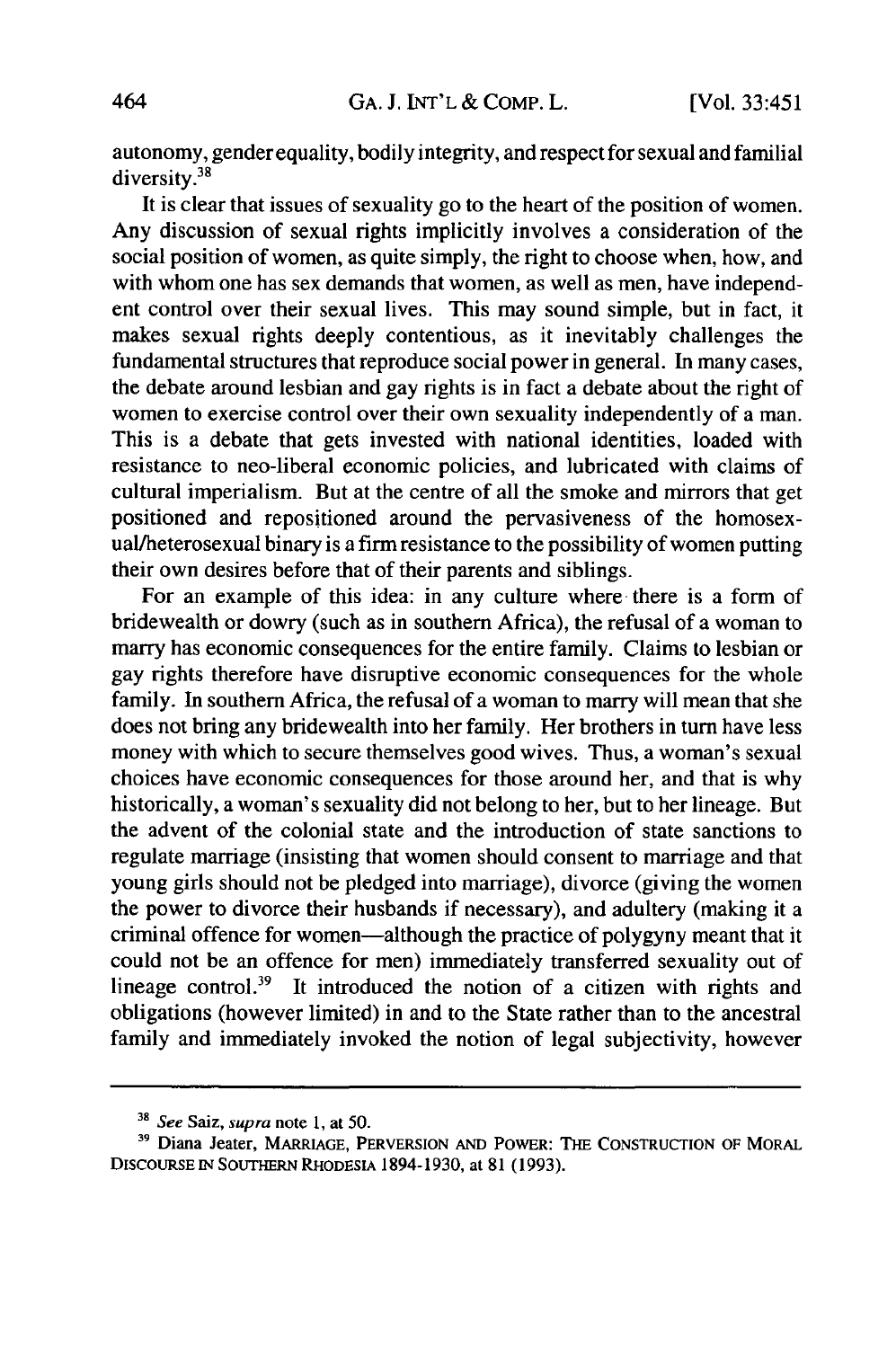partial.<sup>40</sup> Full legal personhood, however, implicitly includes the attendant rights and responsibilities of sexual autonomy, making sexual rights an inevitable end to the initial transfer from lineage to state control. The development of the nation-state with citizens and state subjects is therefore a context within which the question of sexual rights automatically arises. Gender equality implicitly requires a recognition of the possibility of sexual independence, and for that equality to be unconditional, it must inevitably include the possibility of a same-sex relationship.

#### VI. CONCLUSION

The demand for sexual rights invokes far greater challenges of equity and equality across multiple fields than might initially appear to be the case. Sexuality is implicitly bound into and connected with a far greater number of indices of social and economic power than we have historically assumed. This could be one reason that sexual rights is occupying an increasing amount of our attention in both international (whether through the UN or the WHO) and national arenas (e.g., through debates on law reform).<sup>41</sup> Nevertheless, the progression and development of sexual rights is not constant so much as contested, precisely because it demands that we articulate an ever more inclusive, comprehensive, and complex understanding of the basis of rights. Indeed the ground that has been gained through the media of health and harm

**2005]**

**<sup>&#</sup>x27;0** For a more developed discussion of the history of "partial subjectivities" in relation to sexuality and rights today, see Phillips, *supra* note 3, at 86-90.

<sup>&</sup>lt;sup>41</sup> Ignacio Saiz provides clear and detailed evidence, covering the last ten years, of a considerable body of work done by the UN's expert human rights mechanisms to develop international standards and hold states accountable for a range of human rights violations based on sexual orientation. This progress, however, is in stark contrast to the consistent denial and defiance shown by governments at the more "political" UN forums such as the Commission on Human Rights or the **UN** World Conferences ....

Saiz, *supra* note 1, at 50.

International human rights advocacy groups have demonstrated a similar increase in the amount of attention devoted to sexual rights. For example, it was only in 1991 that Amnesty International felt able to consider people imprisoned due to their sexual orientation prisoners of conscience. In the last fifteen years, there have been numerous campaigns on the issue of sexual rights. *See, e.g.,* AMNESTY INT'L, CRIMES OFHATE, CONSPIRACY OFSILENCE: TORTURE **AND** ILL-TREATMENT **BASED ON SEXUAL** IDENTITY (2001); *see also* HUMAN RTS. WATCH & **INT'L GAY AND** LESBIAN RTs. COMM., MORE **THAN A NAME:** STATE-SPONSORED HOMOPHOBIA **AND** ITS **CONSEQUENCES IN** SOUTHERN AFRICA (2003), *available at* http://www.hrw.org/reports/2003/ safrica/afriglhrc0303.pdf.